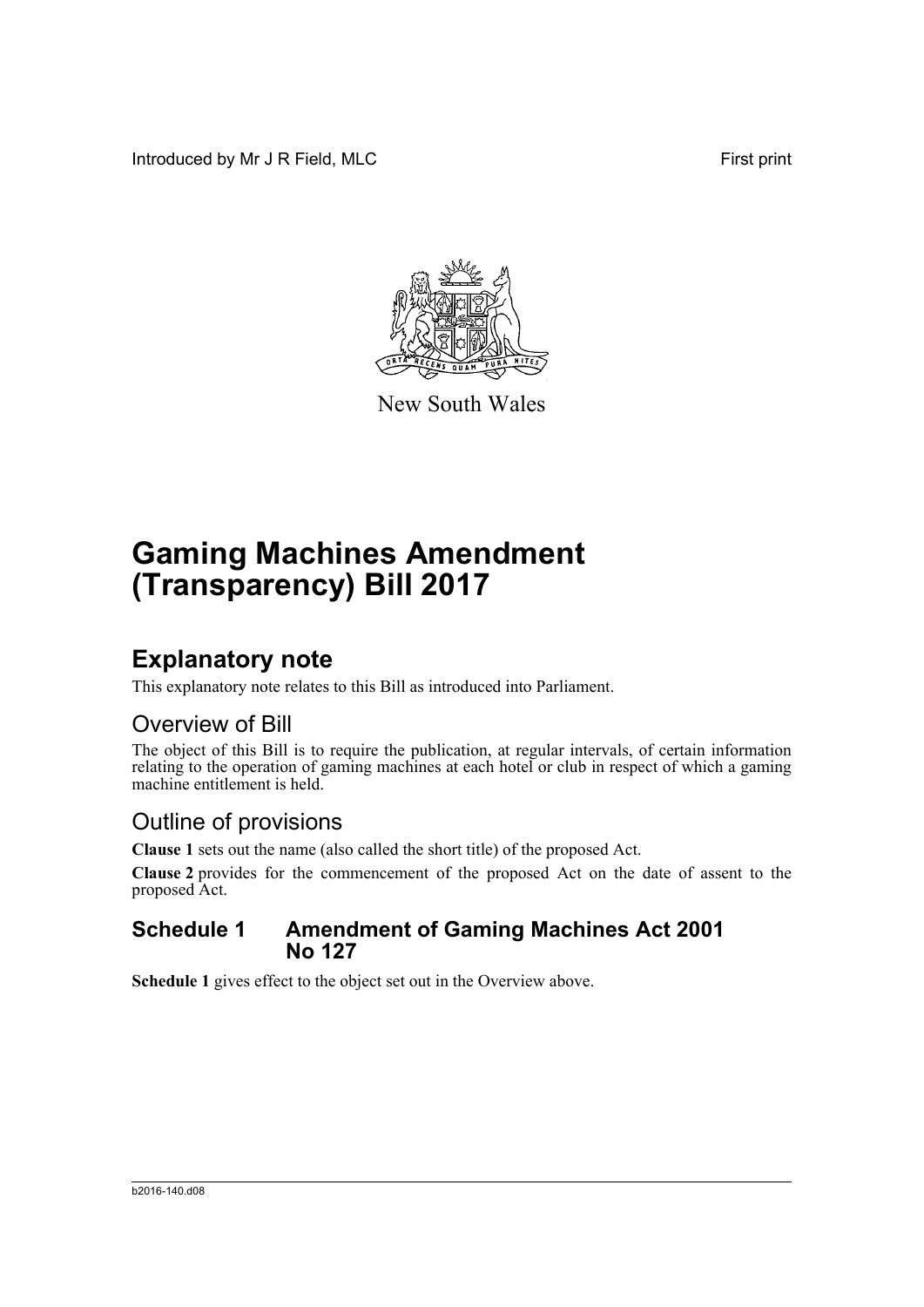Introduced by Mr J R Field, MLC First print



New South Wales

# **Gaming Machines Amendment (Transparency) Bill 2017**

## **Contents**

|                   |                |                                              | Page |
|-------------------|----------------|----------------------------------------------|------|
|                   |                |                                              |      |
|                   | 1              | Name of Act                                  |      |
|                   | $\overline{2}$ | Commencement                                 |      |
| <b>Schedule 1</b> |                | Amendment of Gaming Machines Act 2001 No 127 | 3    |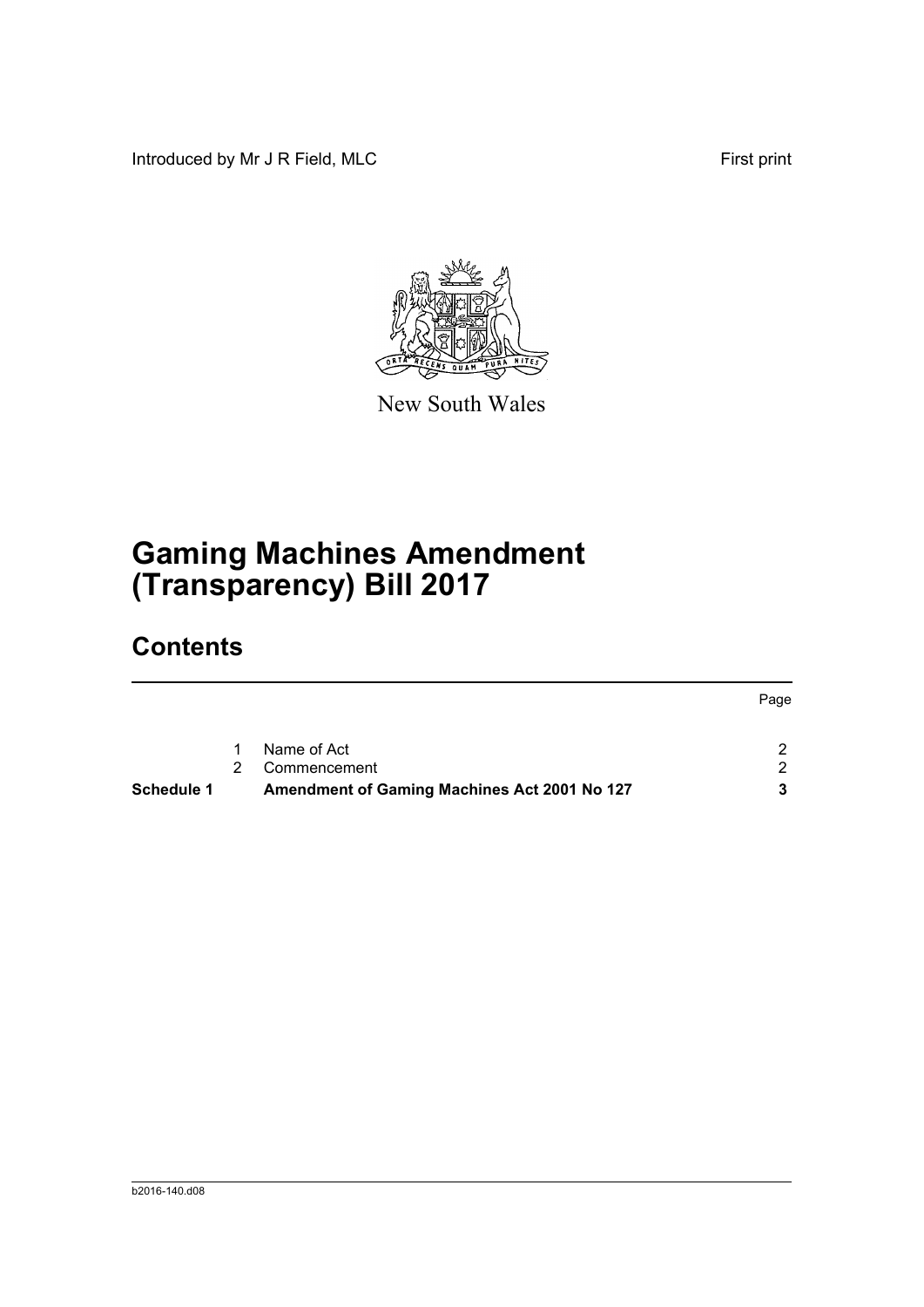

New South Wales

# **Gaming Machines Amendment (Transparency) Bill 2017**

No , 2017

### **A Bill for**

An Act to amend the *Gaming Machines Act 2001* to make further provision with respect to reporting by licensed premises on gaming machine operations; and for other purposes.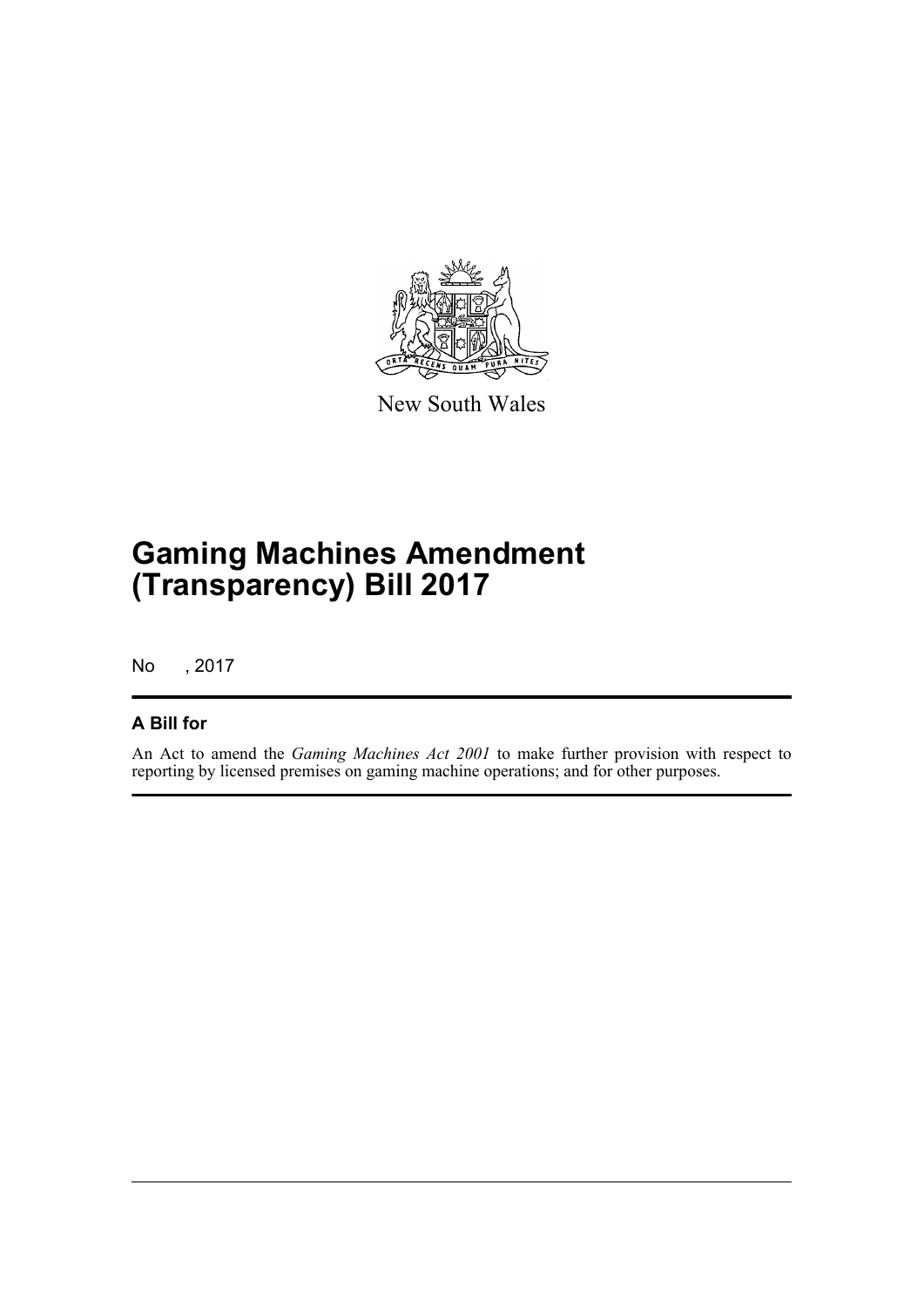<span id="page-3-1"></span><span id="page-3-0"></span>

| The Legislature of New South Wales enacts: |                                                                            |                |
|--------------------------------------------|----------------------------------------------------------------------------|----------------|
|                                            | Name of Act                                                                | $\mathcal{P}$  |
|                                            | This Act is the <i>Gaming Machines Amendment (Transparency) Act 2017</i> . | 3              |
|                                            | <b>Commencement</b>                                                        | $\overline{4}$ |
|                                            | This Act commences on the date of assent to this Act.                      | 5              |